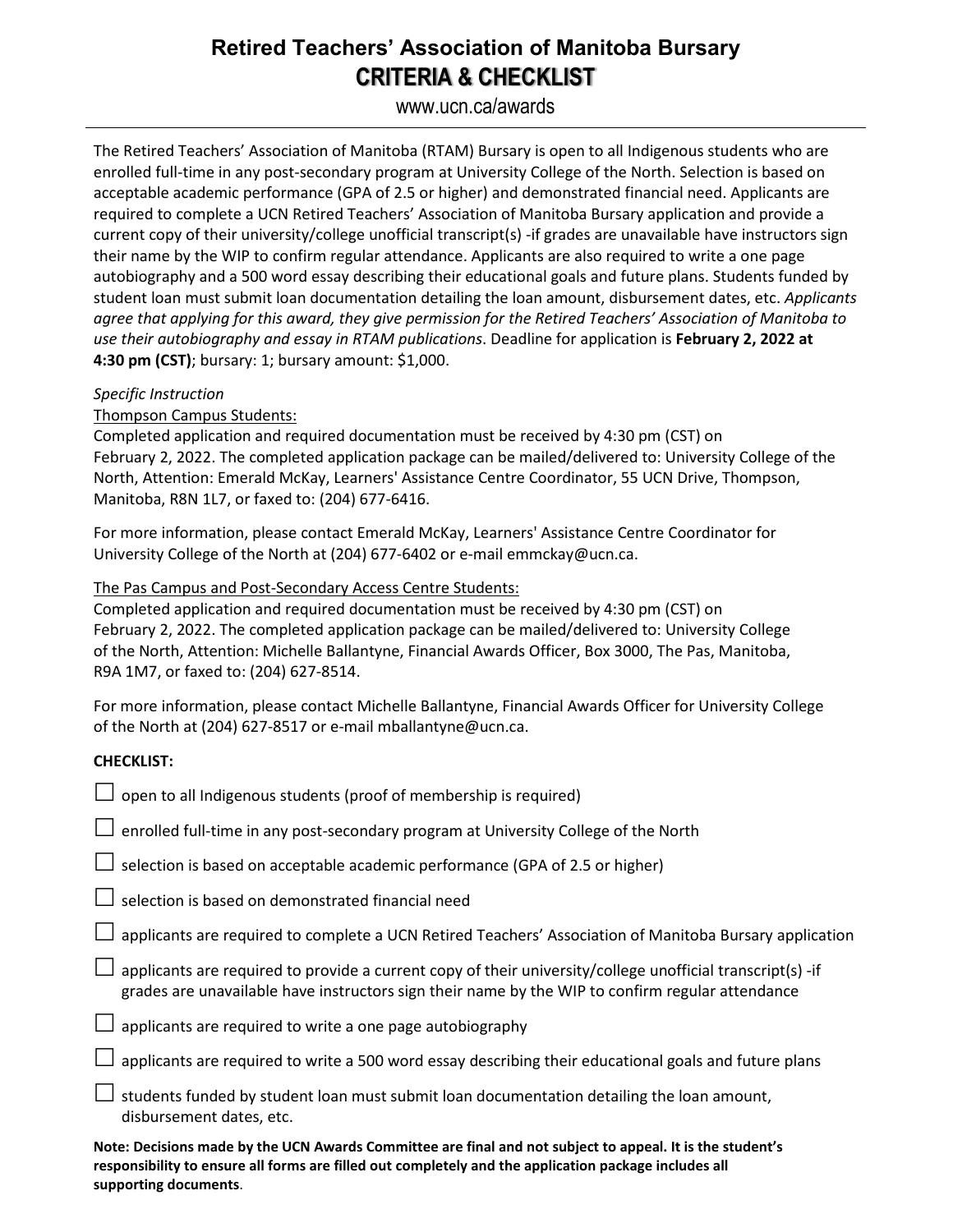

**The Pas Campus & Post-Secondary Access Centre Students**

Michelle Ballantyne, Financial Awards Officer Box 3000, The Pas, Manitoba, R9A 1M7 Phone: (204) 627-8517 Fax: (204) 627-8514 Toll-free: 1-866-627-8500 Extension: 8517

**Thompson Campus Students**

Emerald McKay, Learners' Assistance Centre Coordinator 55 UCN Drive, Thompson, Manitoba, R8N 1L7 Phone: (204) 677-6402 Fax: (204) 677-6416 Toll-free: 1-866-677-6450 Extension: 6402

# **Award, Bursary & Scholarship Application**

|                                                                                                                                                                                                                                                                                                                     | -PRINT ALL INFORMATION IN BLACK INK ONLY-<br>APPLICATION AVAILABLE IN ANOTHER FORMAT UPON REQUEST. |  |                                                                          |                   |                    |                                                                                    |  |
|---------------------------------------------------------------------------------------------------------------------------------------------------------------------------------------------------------------------------------------------------------------------------------------------------------------------|----------------------------------------------------------------------------------------------------|--|--------------------------------------------------------------------------|-------------------|--------------------|------------------------------------------------------------------------------------|--|
| Name of award applying for:                                                                                                                                                                                                                                                                                         |                                                                                                    |  | Date: $(yyy/mm/dd)$                                                      |                   |                    |                                                                                    |  |
| <b>Retired Teachers' Association of Manitoba Bursary</b>                                                                                                                                                                                                                                                            |                                                                                                    |  |                                                                          |                   |                    |                                                                                    |  |
| PERSONAL INFORMATION                                                                                                                                                                                                                                                                                                |                                                                                                    |  |                                                                          |                   |                    |                                                                                    |  |
| Student number:                                                                                                                                                                                                                                                                                                     |                                                                                                    |  | Social insurance number:                                                 |                   |                    |                                                                                    |  |
|                                                                                                                                                                                                                                                                                                                     |                                                                                                    |  |                                                                          |                   |                    |                                                                                    |  |
| First name:                                                                                                                                                                                                                                                                                                         |                                                                                                    |  | Last name:                                                               |                   |                    |                                                                                    |  |
|                                                                                                                                                                                                                                                                                                                     |                                                                                                    |  |                                                                          |                   |                    |                                                                                    |  |
| Date of birth: (yyyy/mm/dd)                                                                                                                                                                                                                                                                                         | Gender:                                                                                            |  | Marital status:                                                          |                   |                    |                                                                                    |  |
|                                                                                                                                                                                                                                                                                                                     |                                                                                                    |  |                                                                          |                   |                    | $\Box$ Single $\Box$ Married $\Box$ Common-law $\Box$ Separated, divorced, widowed |  |
| Indigenous heritage: (please attach copy of proof of Indigenous status)                                                                                                                                                                                                                                             |                                                                                                    |  |                                                                          |                   |                    |                                                                                    |  |
| $\Box$ Inuit $\Box$ Non-Status $\Box$ Métis $\Box$ Status                                                                                                                                                                                                                                                           |                                                                                                    |  |                                                                          |                   |                    |                                                                                    |  |
| Permanent mailing address:                                                                                                                                                                                                                                                                                          |                                                                                                    |  |                                                                          |                   |                    |                                                                                    |  |
|                                                                                                                                                                                                                                                                                                                     |                                                                                                    |  |                                                                          |                   |                    |                                                                                    |  |
| City:                                                                                                                                                                                                                                                                                                               |                                                                                                    |  | Province:                                                                |                   |                    | Postal code:                                                                       |  |
| Phone:                                                                                                                                                                                                                                                                                                              |                                                                                                    |  |                                                                          | E-mail:           |                    |                                                                                    |  |
|                                                                                                                                                                                                                                                                                                                     |                                                                                                    |  |                                                                          |                   |                    |                                                                                    |  |
| $(H)$ (<br>$(C)$ ( )                                                                                                                                                                                                                                                                                                | $(W)$ (                                                                                            |  |                                                                          |                   |                    |                                                                                    |  |
| <b>EDUCATIONAL BACKGROUND</b>                                                                                                                                                                                                                                                                                       |                                                                                                    |  |                                                                          |                   |                    |                                                                                    |  |
| University/college program of study:                                                                                                                                                                                                                                                                                |                                                                                                    |  | Term:                                                                    |                   | Enrolled in:       |                                                                                    |  |
|                                                                                                                                                                                                                                                                                                                     |                                                                                                    |  |                                                                          |                   |                    | $\Box$ Full-time studies $\Box$ Part-time studies                                  |  |
| Term GPA: (please attach current copy of unofficial transcript(s); if grades are<br>unavailable have your instructors sign their name by the WIP to confirm regular                                                                                                                                                 |                                                                                                    |  | Course-load for term:<br>Program length: (e.g. year 2 of 4 year program) |                   |                    |                                                                                    |  |
| attendance)                                                                                                                                                                                                                                                                                                         |                                                                                                    |  | $\%$                                                                     |                   | year $\frac{1}{2}$ | of                                                                                 |  |
| <b>FAMILY INFORMATION</b>                                                                                                                                                                                                                                                                                           |                                                                                                    |  |                                                                          |                   |                    |                                                                                    |  |
| Number of dependents under the age of 18 residing with you:                                                                                                                                                                                                                                                         |                                                                                                    |  |                                                                          |                   |                    |                                                                                    |  |
| $\Box$ 1 $\Box$ 2 $\Box$ 3 $\Box$ 4 $\Box$ 5 $\Box$ 6 $\Box$ 7 $\Box$ 8 $\Box$ 9 $\Box$ 10 $\Box$ Not applicable                                                                                                                                                                                                    |                                                                                                    |  |                                                                          |                   |                    |                                                                                    |  |
| List ages of dependents:                                                                                                                                                                                                                                                                                            |                                                                                                    |  | Is spouse, common-law:                                                   |                   |                    |                                                                                    |  |
| Employed $\Box$ Unemployed $\Box$ Student $\Box$ Not applicable                                                                                                                                                                                                                                                     |                                                                                                    |  |                                                                          |                   |                    |                                                                                    |  |
| <b>FUNDING SOURCES</b>                                                                                                                                                                                                                                                                                              |                                                                                                    |  |                                                                          |                   |                    |                                                                                    |  |
| How will you be financing your education? (please check those that apply)                                                                                                                                                                                                                                           |                                                                                                    |  |                                                                          |                   |                    |                                                                                    |  |
| Canada/Manitoba Student Loan/Grants/Bursaries/Scholarships/Awards (please attach proof of loan amount and loan details, e.g. disbursement dates, etc.)                                                                                                                                                              |                                                                                                    |  |                                                                          |                   |                    |                                                                                    |  |
| Manitoba Employment & Training Services □ Parent/s, Relative, Donor                                                                                                                                                                                                                                                 |                                                                                                    |  |                                                                          |                   |                    |                                                                                    |  |
| Band, Tribal Council, Manitoba Metis Federation (name) __________________________<br>Other experiences and the state of the state of the state of the state of the state of the state of the state of the state of the state of the state of the state of the state of the state of the state of the state of the s |                                                                                                    |  |                                                                          |                   |                    |                                                                                    |  |
| Financing will be:                                                                                                                                                                                                                                                                                                  |                                                                                                    |  |                                                                          |                   |                    |                                                                                    |  |
| $\Box$ Full (books, tuition/fees and living allowance) $\Box$ Partial (please circle those that apply: books, tuition/fees, living allowance)                                                                                                                                                                       |                                                                                                    |  |                                                                          |                   |                    |                                                                                    |  |
| List funding source name(s) and percent or amount of financing for term:                                                                                                                                                                                                                                            |                                                                                                    |  |                                                                          |                   |                    |                                                                                    |  |
| Source Name(s)                                                                                                                                                                                                                                                                                                      |                                                                                                    |  |                                                                          | Percent or Amount |                    |                                                                                    |  |
|                                                                                                                                                                                                                                                                                                                     |                                                                                                    |  |                                                                          |                   |                    | $\frac{1}{2}$ % or \$                                                              |  |
|                                                                                                                                                                                                                                                                                                                     |                                                                                                    |  |                                                                          |                   |                    |                                                                                    |  |
|                                                                                                                                                                                                                                                                                                                     |                                                                                                    |  |                                                                          |                   |                    |                                                                                    |  |
|                                                                                                                                                                                                                                                                                                                     |                                                                                                    |  |                                                                          |                   |                    | $\frac{1}{2}$ % or \$                                                              |  |